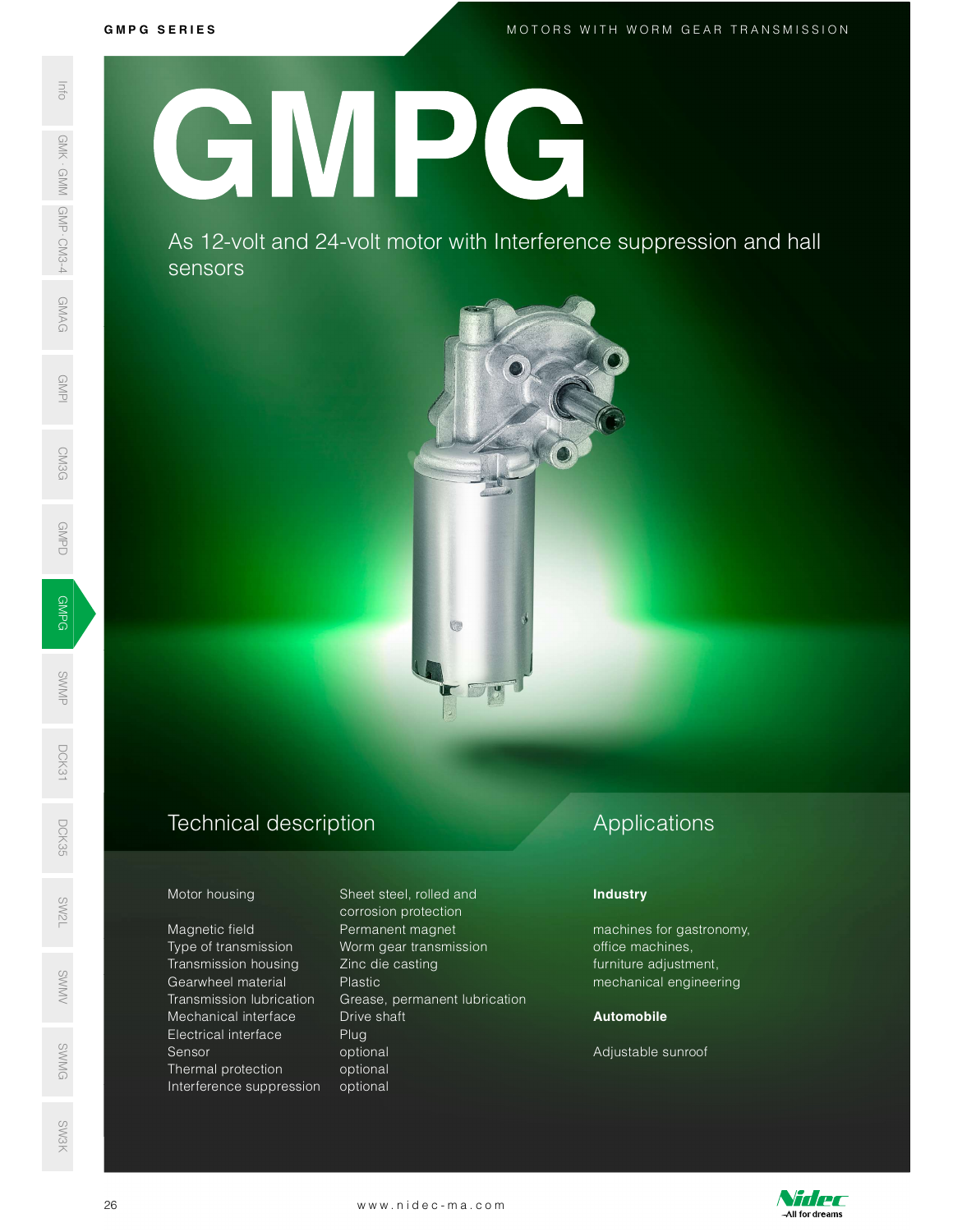





Image shows the transmission design on the right

# Product matrix



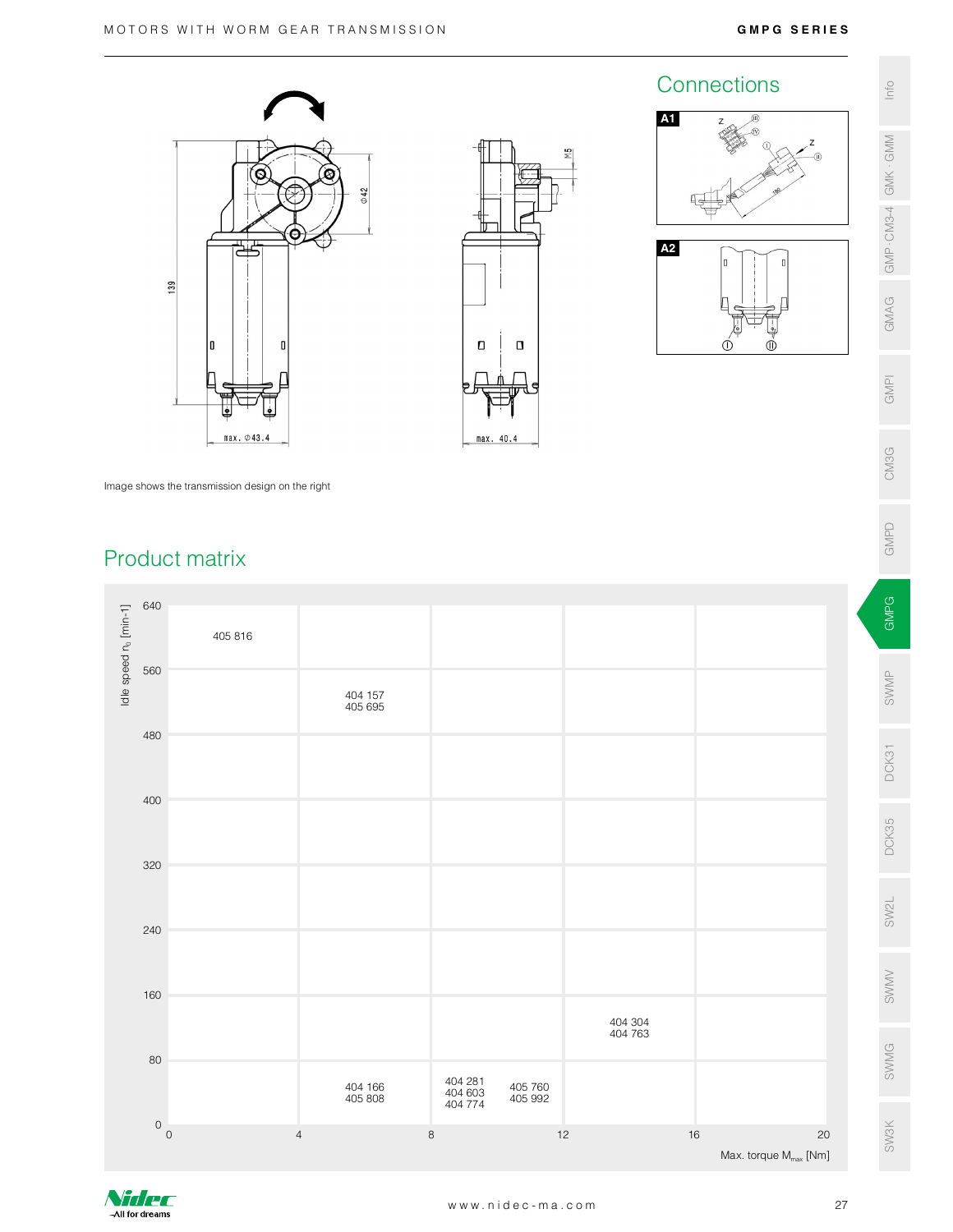## **Overview**

|                                                                                                                                                                                      | Overview                          |                             |                         |                                                                                                                                    |                              |                                                                                                                                    |                                             |                             |                   |                                                                                                                                             |                        |                                                                                              |                                                |                                  |                      |                                                                                      |
|--------------------------------------------------------------------------------------------------------------------------------------------------------------------------------------|-----------------------------------|-----------------------------|-------------------------|------------------------------------------------------------------------------------------------------------------------------------|------------------------------|------------------------------------------------------------------------------------------------------------------------------------|---------------------------------------------|-----------------------------|-------------------|---------------------------------------------------------------------------------------------------------------------------------------------|------------------------|----------------------------------------------------------------------------------------------|------------------------------------------------|----------------------------------|----------------------|--------------------------------------------------------------------------------------|
|                                                                                                                                                                                      | Nominal<br>voltage                | Max.<br>torque              | Idle<br>speed           | Nominal<br>power                                                                                                                   | Nominal<br>current           | No-load<br>current                                                                                                                 | Max.<br>current                             | Hall<br>sensors             | Gear<br>reduction | Gearwheel<br>material                                                                                                                       | Thermal<br>switch      | ence sup<br>pression<br>Interfer-                                                            | Gear<br>housing                                | Character-<br>istic curve        | Shaft                | Electrical<br>connection                                                             |
| <b>Type</b>                                                                                                                                                                          | $\mathsf{V}$                      | <b>Nm</b>                   | $min-1$                 | W                                                                                                                                  | A                            | $\mathsf{A}$                                                                                                                       | $\overline{A}$                              | N/1/2                       | XX:X              | D/M                                                                                                                                         | Y/N                    | Y/N                                                                                          | lh/rh                                          | K                                | W                    | $\mathsf{A}$                                                                         |
| 404 157<br>404 166                                                                                                                                                                   | 24,0<br>12,0                      | 4,2<br>5,4                  | 550,0<br>60,0           | 145,0<br>27,6                                                                                                                      | 6,0<br>2,3                   | 2,0<br>0,8                                                                                                                         | 27,2<br>8,4                                 | $\mathsf{N}$<br>$\mathsf N$ | 56:4<br>62:1      | K<br>K                                                                                                                                      | Y<br>${\sf N}$         | Y<br>$\hbox{N}$                                                                              | Ih<br>lh                                       | K <sub>1</sub><br>K8             | W <sub>1</sub><br>W1 | A3<br>A <sub>3</sub>                                                                 |
| 404 281                                                                                                                                                                              | 24,0                              | 9,1                         | 69,0                    | 55,5                                                                                                                               | 2,3                          | 1,0                                                                                                                                | 10,1                                        | $\mathsf{N}$                | 62:1              | Κ                                                                                                                                           | $\mathsf{N}$           | Υ                                                                                            | rh                                             | K4                               | W <sub>1</sub>       | A <sub>3</sub>                                                                       |
| 404 304<br>404 603                                                                                                                                                                   | 24,0                              | 15,0                        | 115,0                   | 130,0                                                                                                                              | 5,4                          | 1,8                                                                                                                                | 24,5                                        | $\mathsf{N}$                | 62:1              | K<br>K                                                                                                                                      | $\hbox{N}$<br>Y        | Y<br>Y                                                                                       | rh                                             | K <sub>5</sub><br>K <sub>2</sub> | W <sub>1</sub>       | A <sub>3</sub>                                                                       |
| 404 763                                                                                                                                                                              | 24,0<br>24,0                      | 9,0<br>15,8                 | 80,0<br>140,0           | 61,0<br>162,0                                                                                                                      | 2,5<br>6,8                   | 1,3<br>3,0                                                                                                                         | 8,5<br>29,3                                 | N<br>$\overline{c}$         | 62:1<br>62:1      | К                                                                                                                                           | $\mathsf N$            | Y                                                                                            | rh<br>rh                                       | K <sub>6</sub>                   | W <sub>2</sub><br>W1 | A <sub>3</sub><br>A1                                                                 |
| 404 774                                                                                                                                                                              | 24,0                              | 8,4                         | 34,4                    | 28,3                                                                                                                               | 1,2                          | 0,7                                                                                                                                | 4,2                                         | $\mathsf N$                 | 72:1              | K                                                                                                                                           | $\mathsf N$            | Υ                                                                                            | lh                                             | K3                               | W3                   | A <sub>3</sub>                                                                       |
| 405 695                                                                                                                                                                              | 24,0                              | 4,1                         | 550,0                   | 166,5                                                                                                                              | 6,9                          | 2,0                                                                                                                                | 26,5                                        | $\mathsf N$                 | 56:4              | K                                                                                                                                           | Y                      | Y                                                                                            | rh                                             | K1                               | W <sub>1</sub>       | A <sub>3</sub>                                                                       |
| 405 760<br>405 808                                                                                                                                                                   | 24,0<br>12,0                      | 9,0<br>5,3                  | 80,0<br>60,0            | 61,0<br>29,5                                                                                                                       | 3,0<br>2,5                   | 1,3<br>1,5                                                                                                                         | 9,0<br>10, 1                                | $\overline{c}$<br>N         | 62:1<br>62:1      | Κ<br>К                                                                                                                                      | Y<br>$\mathsf N$       | Υ<br>Υ                                                                                       | rh<br>lh                                       | K <sub>2</sub><br>K8             | W <sub>2</sub><br>W1 | A <sub>3</sub><br>A <sub>3</sub>                                                     |
| 405 816                                                                                                                                                                              | 24,0                              | 3,6                         | 585,0                   | 153,0                                                                                                                              | 6,4                          | 2,5                                                                                                                                | 18,0                                        | $\mathsf{N}$                | 56:4              | К                                                                                                                                           | Y                      | Υ                                                                                            | lh                                             | K7                               | W1                   | A <sub>3</sub>                                                                       |
| 405 992                                                                                                                                                                              | 24,0                              | 9,0                         | 34,0                    | 27,4                                                                                                                               | 1,1                          | 0,7                                                                                                                                | 4,3                                         | $\mathsf{N}$                | 72:1              | Κ                                                                                                                                           | $\hbox{N}$             | Y                                                                                            | rh                                             | K <sub>3</sub>                   | W <sub>3</sub>       | A <sub>3</sub>                                                                       |
|                                                                                                                                                                                      |                                   |                             |                         |                                                                                                                                    |                              |                                                                                                                                    |                                             |                             |                   |                                                                                                                                             |                        |                                                                                              |                                                |                                  |                      |                                                                                      |
| 60<br>$\mathbf{o}$<br>$\mathbf{o}$                                                                                                                                                   | $N$ (rpm)<br>I(A)<br>$\mathbf{1}$ | $\mathbf{2}$<br>3           | $\overline{\mathbf{3}}$ | 27<br>24<br>${\bf 21}$<br>18<br>15 $\mathfrak{S}$<br>$12\,$<br>9<br>6<br>$\mathsf{3}$<br>$\mathbf 0$<br>$4$ (Nm)                   | K <sub>2</sub><br>(mu)<br>K5 | 90<br>80<br>70<br>60<br>50<br>40<br>30<br>20<br>10<br>$\mathbf 0$<br>$\mathbf{o}$                                                  | N(rpm)<br>(A)<br>$\overline{\mathbf{2}}$    | 5<br>$\overline{a}$         | $\overline{7}$    | 9<br>$\frac{1}{8}$<br>$\overline{7}$<br>6<br>5<br>$\widehat{\mathcal{E}}$<br>4<br>$\overline{2}$<br>$\mathbf{1}$<br>$\mathbf 0$<br>$9$ (Nm) | K <sub>3</sub><br>툔 25 | 45<br>40<br>35<br>N (rpm)<br>30<br>20<br>15<br>10<br>I(A)<br>5<br>$\bf{0}$<br>$0,0$          | 1,7<br>3,4                                     | 5,0                              | 6,7                  | 9<br>7<br>$5 \leq$<br>$\overline{2}$<br>$\mathbf{1}$<br>$\mathbf 0$<br>$8,4$ (Nm)    |
| Characteristic curves<br>K1<br>540<br>480<br>420<br>360<br>5300<br>240<br>180<br>120<br>K4<br>90<br>80<br>70<br>60<br>E<br>50<br>40<br>30<br>20<br>10<br>$\mathbf 0$<br>$\mathbf{o}$ | $N$ (rpm)<br>$\overline{2}$       | $\overline{4}$<br>${\bf 5}$ | $\overline{7}$          | 18<br>16<br>14<br>12<br>10 $\leq$<br>6<br>$\overline{a}$<br>$\overline{2}$<br>$\mathbf 0$<br>(Nm)<br>9                             |                              | 135<br>120<br>105<br>90<br>$\begin{bmatrix} 2 & 75 \\ 10 & 15 \end{bmatrix}$<br>60<br>45<br>30<br>15<br>$\mathbf 0$<br>$\mathbf 0$ | N (rpm)<br>I(A)<br>$\mathsf 3$              | $\,$ 6<br>9                 | $12\,$            | 27<br>24<br>21<br>${\bf 18}$<br>15 $\leq$<br>${\bf 12}$<br>$\overline{9}$<br>6<br>3<br>$\mathbf 0$<br>$15$ (Nm)                             | K <sub>6</sub><br>(mq) | 135<br>120<br>105<br>90<br>75<br>60<br>45<br>30<br>${\bf 15}$<br>$\mathbf 0$<br>$\mathbf{o}$ | N (rpm)<br>I(A)<br>$\mathbf 6$<br>$\mathsf{3}$ | 9                                | 13                   | 45<br>40<br>35<br>30<br>$25 \leq$<br>20<br>15<br>10<br>5<br>$\mathbf 0$<br>$16$ (Nm) |
| K7<br>540<br>480<br>420<br>360<br>5300<br>240<br>180<br>120<br>60<br>$\mathbf 0$<br>0, 0                                                                                             | N (rpm)<br>I(A)<br>0,7            | $1,4$<br>2,2                | 2,9                     | 18<br>16<br>14<br>$12\,$<br>10 $\mathfrak{S}$<br>8<br>6<br>$\overline{4}$<br>$\overline{\mathbf{z}}$<br>$\mathbf{o}$<br>$3,6$ (Nm) | K8<br>$\left( \tau$          | 90<br>80<br>70<br>60<br>50<br>40<br>30<br>20<br>10<br>$\mathbf 0$<br>0, 0                                                          | N (rpm)<br>I(A)<br>$\mathbf{1}, \mathbf{1}$ | 2,2<br>3,2                  | 4,3               | 18<br>16<br>14<br>$12\,$<br>$10 \leq$<br>8<br>6<br>4<br>$\overline{2}$<br>$\mathbf{o}$<br>$5,4$ (Nm)                                        |                        |                                                                                              |                                                |                                  |                      |                                                                                      |



## Characteristic curves